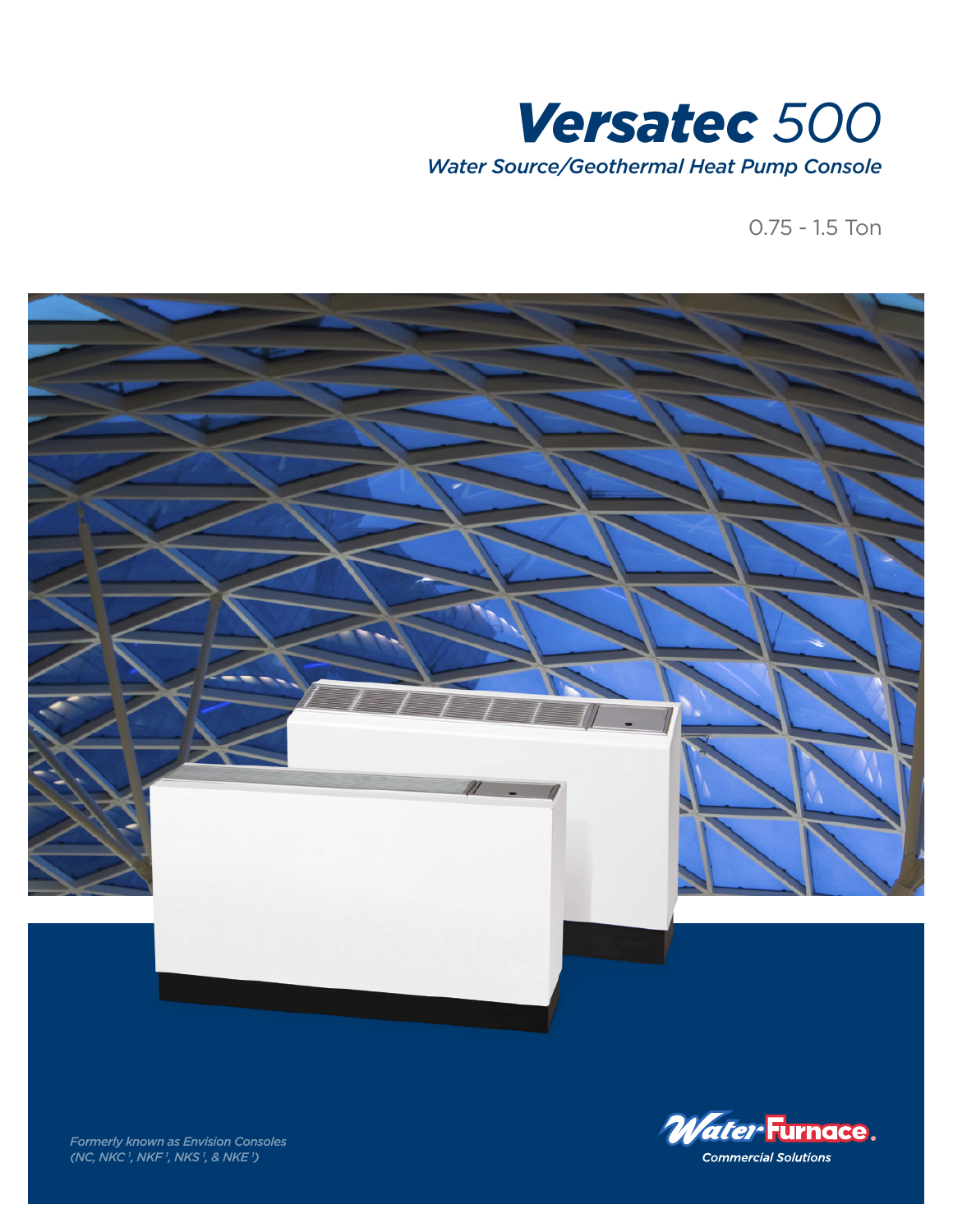## **VERSATEC 500**

The Versatec 500 Series Console provides cutting edge technology in heating and cooling for commercial applications, using the latest in component and design technology. Single speed, R-410A LG rotary compressors are the heart of the system. Also included are oversized coaxial water-to-refrigerant heat exchangers and durable all-aluminum air coils for high efficiencies at low face velocities. Versatec 500 Console units are capable of operating at extreme loop temperatures and have the options and flexibility for any application. The cabinet footprint is designed to match "legacy" consoles for easy retrofitting.

As a leader in the industry, WaterFurnace International is dedicated to innovation, quality and customer satisfaction. Our team of engineers, customer support and skilled assembly technicians are dedicated to providing the highest quality products with the most extensive support network in the industry. By specifying WaterFurnace 0.75-1.5 ton Versatec 500 Series Consoles, you can rest assured your customers are investing in a product with superior quality and performance.



## **KEY FEATURES**

**COMPRESSOR:** Single speed rotary compressors. Available in commercial single phase voltages.

**WATER LINES:** 1/2˝ Copper FPT waterline connections protrude out the end of the chassis for ease of installation.

**COAXIAL HEAT EXCHANGER:** Oversized and convoluted with copper inner tube (optional cupronickel) and steel outer tube, designed for maximum heat transfer at normal and low water flow rates to minimize pressure drop.

**ALUMINUM AIR COIL:** An aluminum air coil is featured in all Versatec 500 Console units to provide exceptional durability and high efficiencies. Added protection is also available with an optional AlumiSeal™ coating.

**REFRIGERANT CIRCUIT:** Units utilize R-410A refrigerant in sealed circuits. Metering accomplished with thermostatic expansion valve to deliver optimum refrigerant flow over a wide range of conditions without troublesome check valves. Four-way solenoid activated reversing valve faults to heating, and is "cool brazed" at the factory.

**ELECTRIC HEAT:** Internally mounted Nickel-Cadmium (Ni-Cad) electric heat elements with ceramic insulators and thermal switches. Available in 1 kW or 2 kW for NC09-12 and 3 kW for NC15-18.

**ELECTRICAL DISCONNECT:** Optional, field installed fused or nonfused electrical disconnect available. Fused sizes available in 10, 12, 15, 20 and 25 amp fuses.

**CABINET:** Constructed of heavy gauge environmentally-responsible galvanized steel for maximum corrosion resistance. All cabinets finished with beige textured epoxy powder coating on both sides for added protection. Fits "legacy" console footprints.

**MOTORIZED OUTSIDE AIR DAMPER:** Optional field installed motorized outside air damper allows for the introduction of 25% outside (fresh) air into the conditioned space. Powered on by a 24V signal to the damper motor and spring-closed upon a loss of signal.

**CONTROLS:** The Compressor Control Module (CCM) comes standard and provides a more reliable alternative to electro-mechanical systems. The full featured Aurora Microprocessor Control with expanded unit sensors is also available as an option. The optional Aurora UPC Control adds N2, LON & BACnet compatibility along with unit or wall mounted sensors or wall mounted thermostat options.

**FAN MOTOR:** High efficiency 3-speed ECM blower motors come standard.

### ADDITIONAL OPTIONS:

- EXTENDED RANGE COAXIAL HEAT EXCHANGER AND PIPING INSULATION.
- CABINETS AVAILABLE IN FLAT, SLOPE TOP, OR EXTENDED SLOPE TOP.
- LEFT OR RIGHT CONTROLS
- 115V OPTION ON NC09-12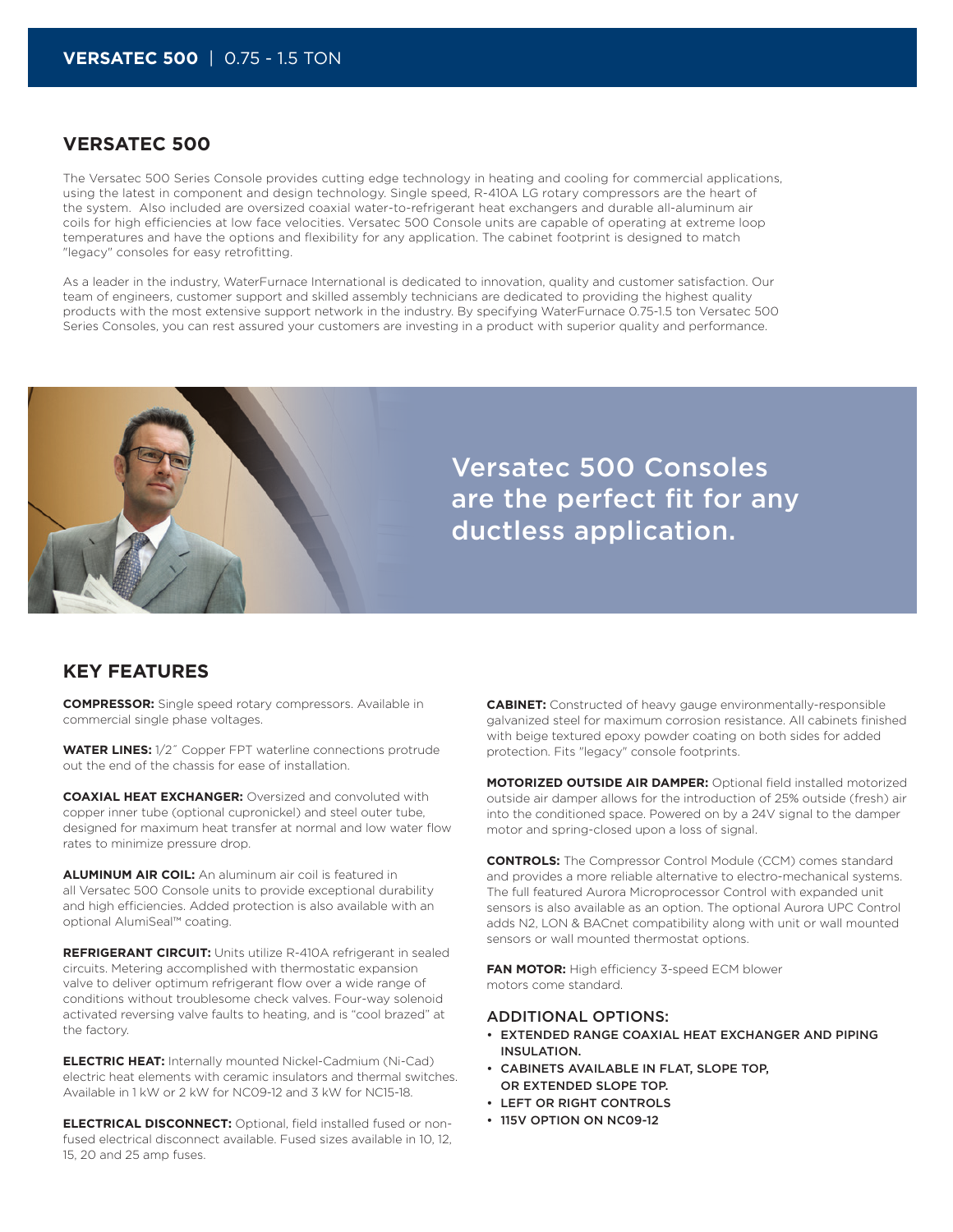**VERSATEC 500** | 0.75 - 1.5 TON



| <b>Model</b> | A                  | R      |      |
|--------------|--------------------|--------|------|
| $09 - 12$    | 45.0 <sup>''</sup> | 10.8'' | 757" |
| $015 - 018$  | 50.0 <sup>''</sup> | 12.3'' | 757" |





Slope Top

| <b>Model</b> |                    | B      |       |
|--------------|--------------------|--------|-------|
| $09 - 12$    | 50.0 <sup>''</sup> | 12.6'' | 79.1" |
| $015 - 018$  | 55.0 <sup>''</sup> | 12.6'' | 79.1" |